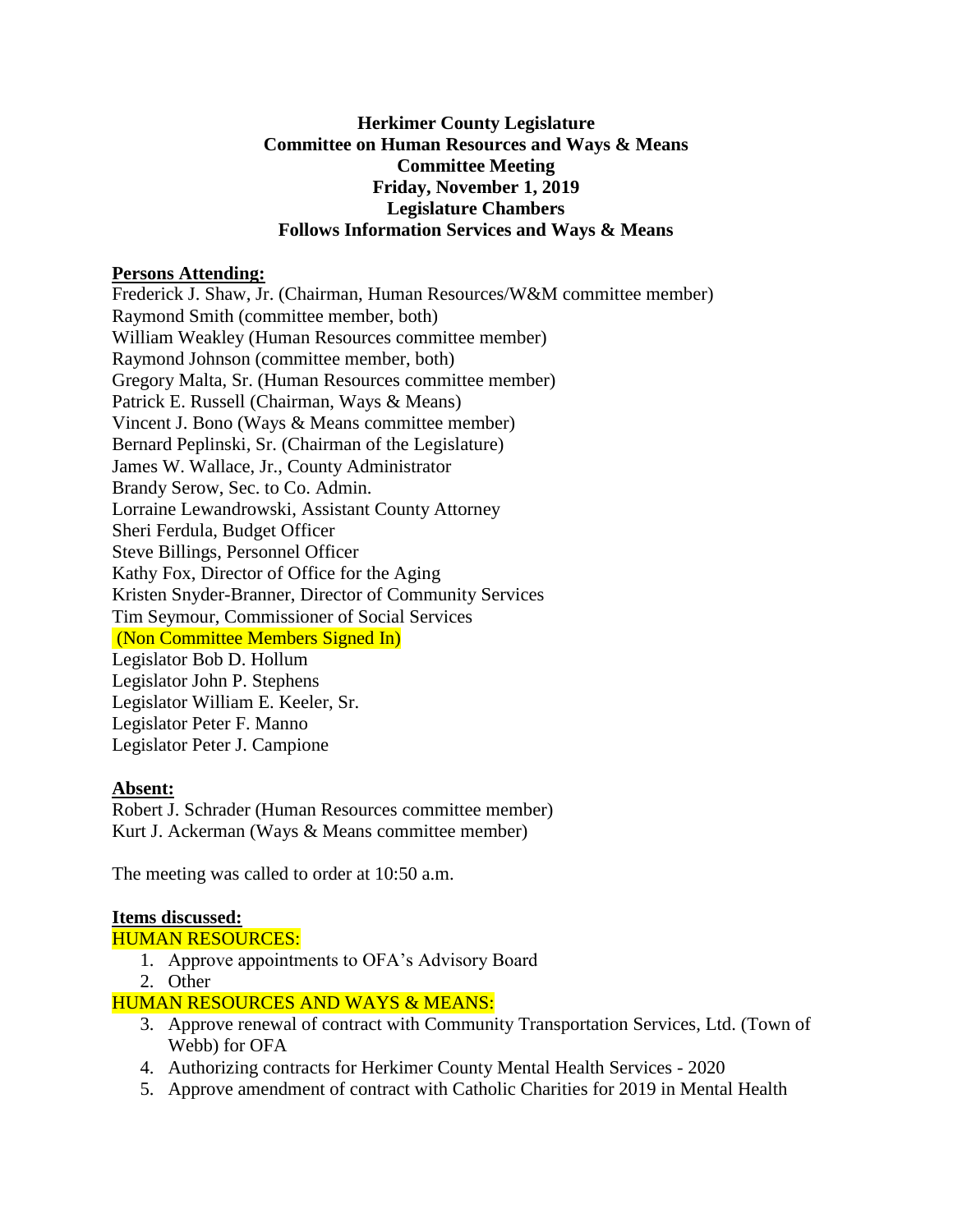- 6. Approve amendment of contract with TenEleven and transfer of funds in Mental Health
- 7. Approve renewal of contract for Registered Dietitian Services in OFA
- 8. Approve contract with ICAN for Juvenile Justice SPIN services in DSS
- 9. Approve contracts for Flexible Funds for Family Services Plan in DSS
- 10. Approve amendment of contract with Beacon Center for substance abuse testing services in DSS
- 11. Approve contract with Catholic Charities for victims of domestic violence in DSS
- 12. Other

### **Committee Vote Record:**

# HUMAN RESOURCES:

Item #1 – On motion of Mr. Malta, seconded by Mr. Johnson for Human Resources, Item #1 was voted on, approved and moved for Resolution. Unanimous. Absent: 1.

Item  $#2 - N/A$ 

#### HUMAN RESOURCES AND WAYS & MEANS:

Item #3 – On motion of Mr. Malta, seconded by Mr. Johnson for Human Resources and on motion of Mr. Peplinski, seconded by Mr. Johnson for Ways & Means, Item #3 was voted on, approved and moved for Resolution. Unanimous. Absent: 2.

Item #4 – On motion of Mr. Smith, seconded by Mr. Johnson for Human Resources and on motion of Mr. Smith, seconded by Mr. Johnson for Ways & Means, Item #4 was voted on, approved and moved for Resolution. Unanimous. Absent: 2.

Item #5 – On motion of Mr. Johnson, seconded by Mr. Smith for Human Resources and on motion of Mr. Johnson, seconded by Mr. Smith for Ways & Means, Item #5 was voted on, approved and moved for Resolution. Unanimous. Absent: 2.

Item #6 – On motion of Mr. Peplinski, seconded by Mr. Johnson for Human Resources and on motion of Mr. Peplinski, seconded by Mr. Johnson for Ways & Means, Item #6 was voted on, approved and moved for Resolution. Unanimous. Absent: 2.

Item #7 – On motion of Mr. Malta, seconded by Mr. Johnson for Human Resources and on motion of Mr. Peplinski, seconded by Mr. Smith for Ways & Means, Item #7 was voted on, approved and moved for Resolution. Unanimous. Absent: 2.

Item #8 – On motion of Mr. Peplinski, seconded by Mr. Smith for Human Resources and on motion of Mr. Peplinski, seconded by Mr. Smith for Ways & Means, Item #8 was voted on, approved and moved for Resolution. Unanimous. Absent: 2.

Item #9 – On motion of Mr. Peplinski, seconded by Mr. Smith for Human Resources and on motion of Mr. Johnson, seconded by Mr. Smith for Ways & Means, Item #9 was voted on, approved and moved for Resolution. Unanimous. Absent: 2.